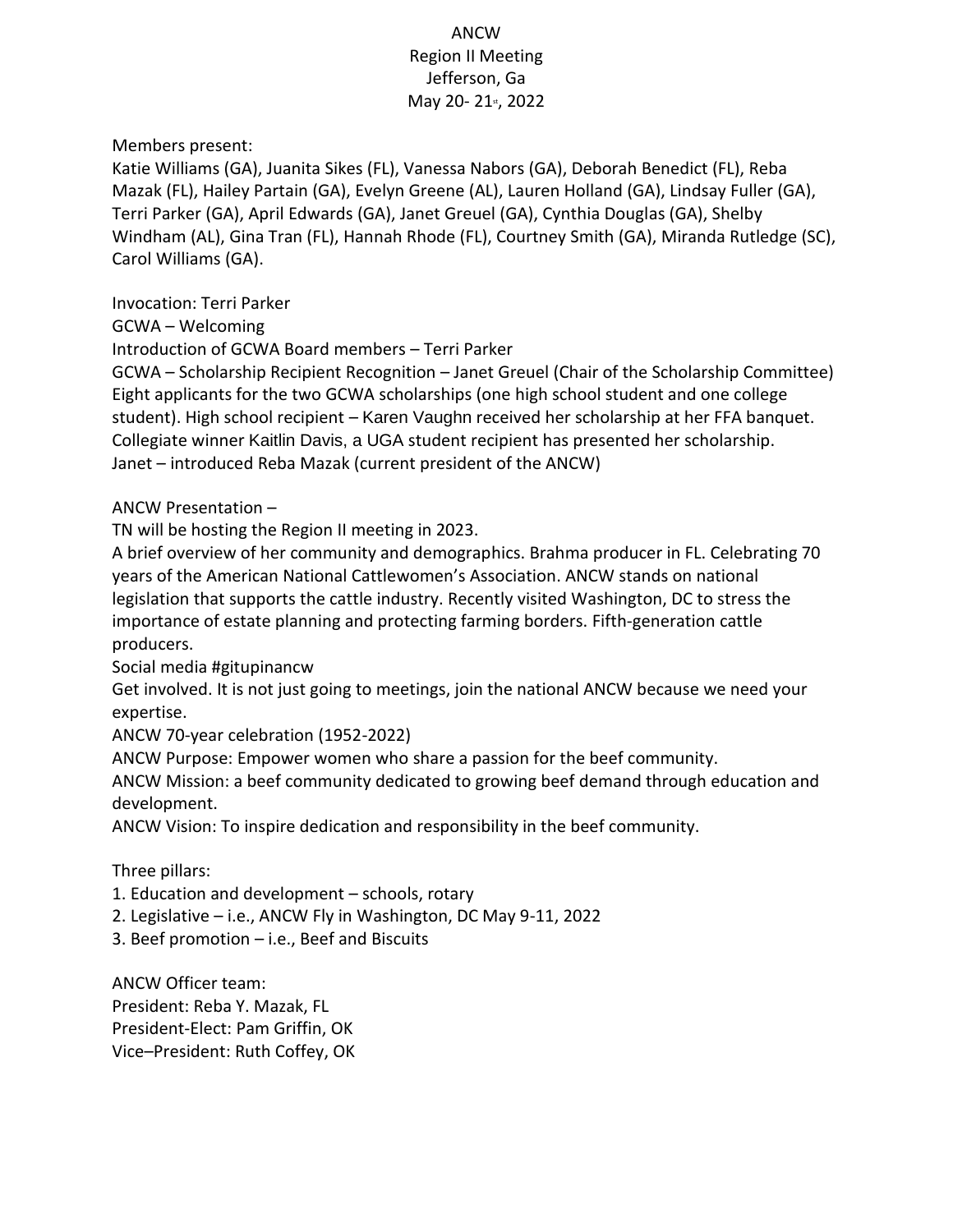Region II – Mississippi, Louisiana, Tennessee, Alabama, South Carolina, North Carolina, Georgia, and Florida. Region Directors – Beth Jones was appointed as the new Region II director.

Collegiate Beef Advocacy Program - \$2000 scholarship for 1 year of service to promote beef. Current applications are open  $-$  the deadline is July 15<sup>th</sup>.

WIRED – Hands-on training for women in cattle production April 29, 2022, Rochester, MN May 13 & 14, 2022 Phoenix, AZ July 14 & 15, 2022 Grande Isle, NE Temple Grandin will be speaking.

WILD – Women in Leadership Development

- Social Media Etiquette
- Membership
- Conflict Management
- Empowerment
- Legislative Communications
- Parliamentary Procedures

Membership Drive – Flyers were distributed. Opportunity to win a sign for your farm. \$60 a year for full memberships.

Merchandise is available online at ancw.org

July 25<sup>th</sup> – 27<sup>th</sup> 2022 Cattle Industry Summer Business Reno, Nevada AG in the classroom presenting a round table – hands-on education program States will be applying to attend – 4 states will be selected with a \$500 grant to cover the cost of supplies for the hands-on education program. "Girls eat beef too" – Markie Hageman will be speaking. Legislative speakers

February 1<sup>®</sup> – 3rd, 2023 Cattle Industry Convention & NCBA Trade Show New Orleans, Louisiana "Jazzed in New Orleans"

ANCW Convention Internship - \$500 (12/1/22) ANCW Legacy Scholarship – 2 (\$1000) (5/1/22)

ANCW sponsors – Multimin, Frank Turner Angus Cattle, Merk, etc.

American National Cattlewomen, INC 16799 Prairie Circle El Reno, OK 73036 Resources provided: ANCW – Newsletter Winter Edition Membership Drive Flyer Collegiate Beef Advocacy Program Card flyer

Region II Business Meeting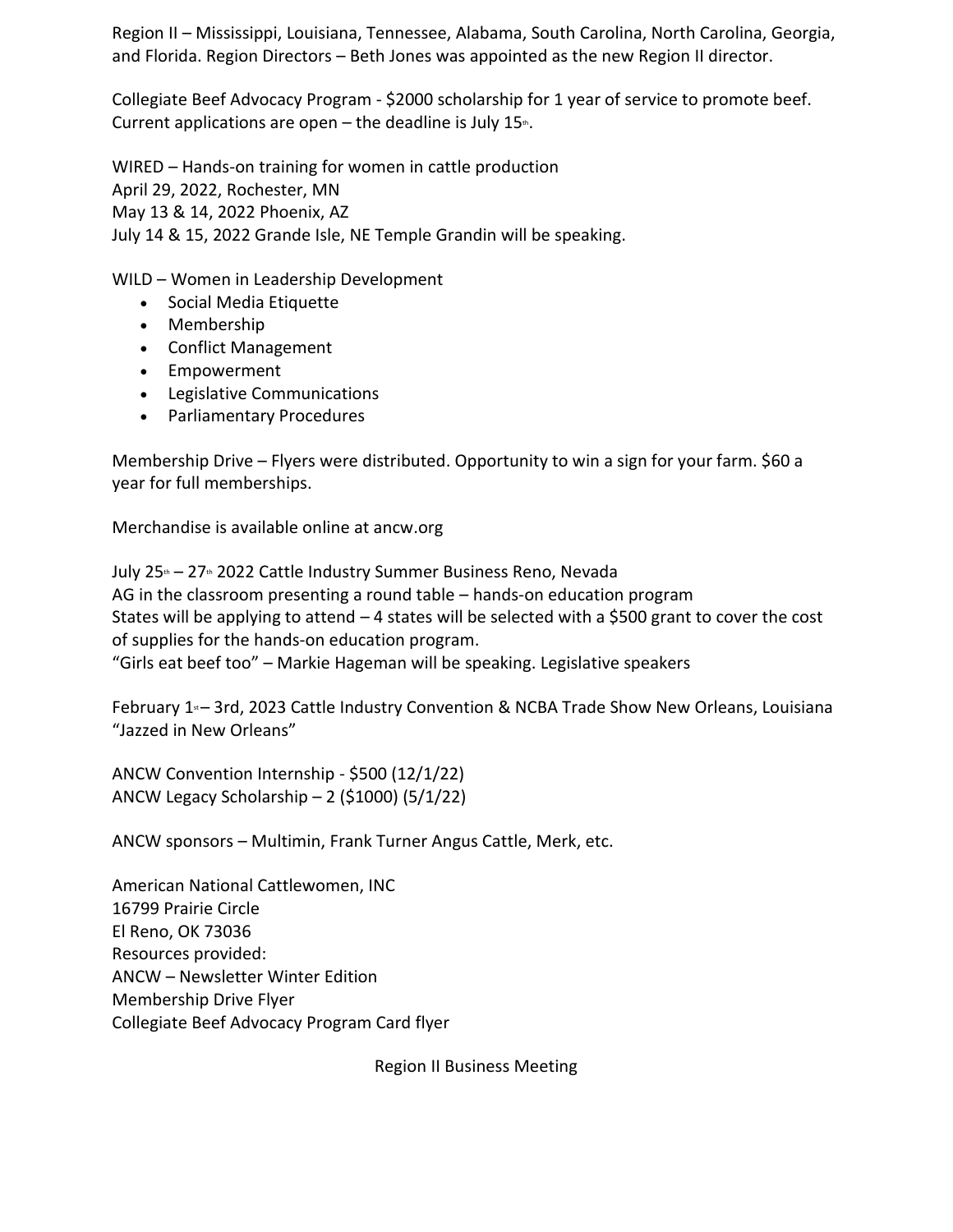Call to order – Reba Mazak ANCW Creed State President Reports – Georgia:

President Terri Parker & Vice President Hailey Partain

- Cattlewomen joined the Cattlemen association to obtain full voting rights
- Developing New Chapters: West Georgia's newest calling and connecting with former associations to
- Revamped social media engagement numbers Jan present (direct engagement 1242 and 17657 indirect contacts)
- Local activities livestock exhibitor support, JR herd builder program, Milk Make contest, promotions – Beef & Berries, newsletters – State (The Herd) second edition and local (The Bullsheet) associations (66 years). Fall farm days are coming up.

## Alabama:

Shelby Windham – Vice President

- February 2022 Membership drive yeti cooler
- Silent auction supports scholarships
- State Cattle Show March showmanship scholarship Senior in high school or recent graduate – In-depth conversation with Judge (only available for girls)
- Academic scholarship open to males and females
- Assist Cattlemen with a cook-off
- Partner with Collegiate Association at Auburn University
- Beef and Biscuits (75 plus in attendance)
- Alabama "Beef for Father's Day" Proclamation

## Florida:

Reba Mazak - Representing

- February 12 days of Beef Promotion at the Fair
- Race at Daytona for Beef Promotion
- Spring Quarterly meeting in Gainesville, FL
- Executive Committee Retreat
- June Change of Officers

## Tennessee:

Reba Mazak - Representing

- Membership has increased
- New logo
- Beef and Milk Breakfast during EXPO
- Sponsorships to support beef

## Committee Reports:

Membership – 940

- Seven elected representatives
- Creative ways to increase membership
- Assist with the creation of new local associations
- Membership drive April  $1<sup>s</sup>$  September 30<sup>th</sup>